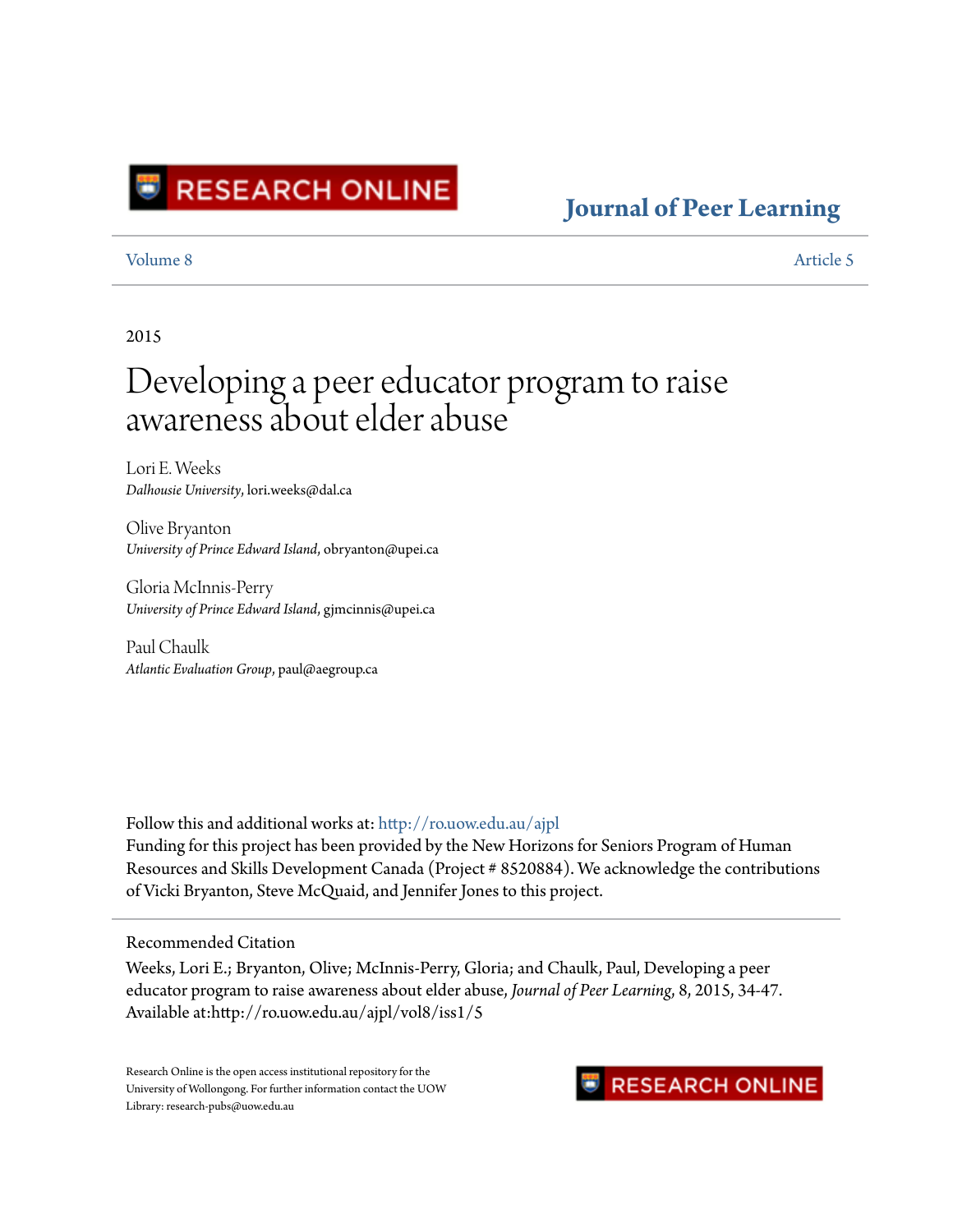## Developing a peer educator program to raise awareness about elder abuse

### **Cover Page Footnote**

Funding for this project has been provided by the New Horizons for Seniors Program of Human Resources and Skills Development Canada (Project # 8520884). We acknowledge the contributions of Vicki Bryanton, Steve McQuaid, and Jennifer Jones to this project.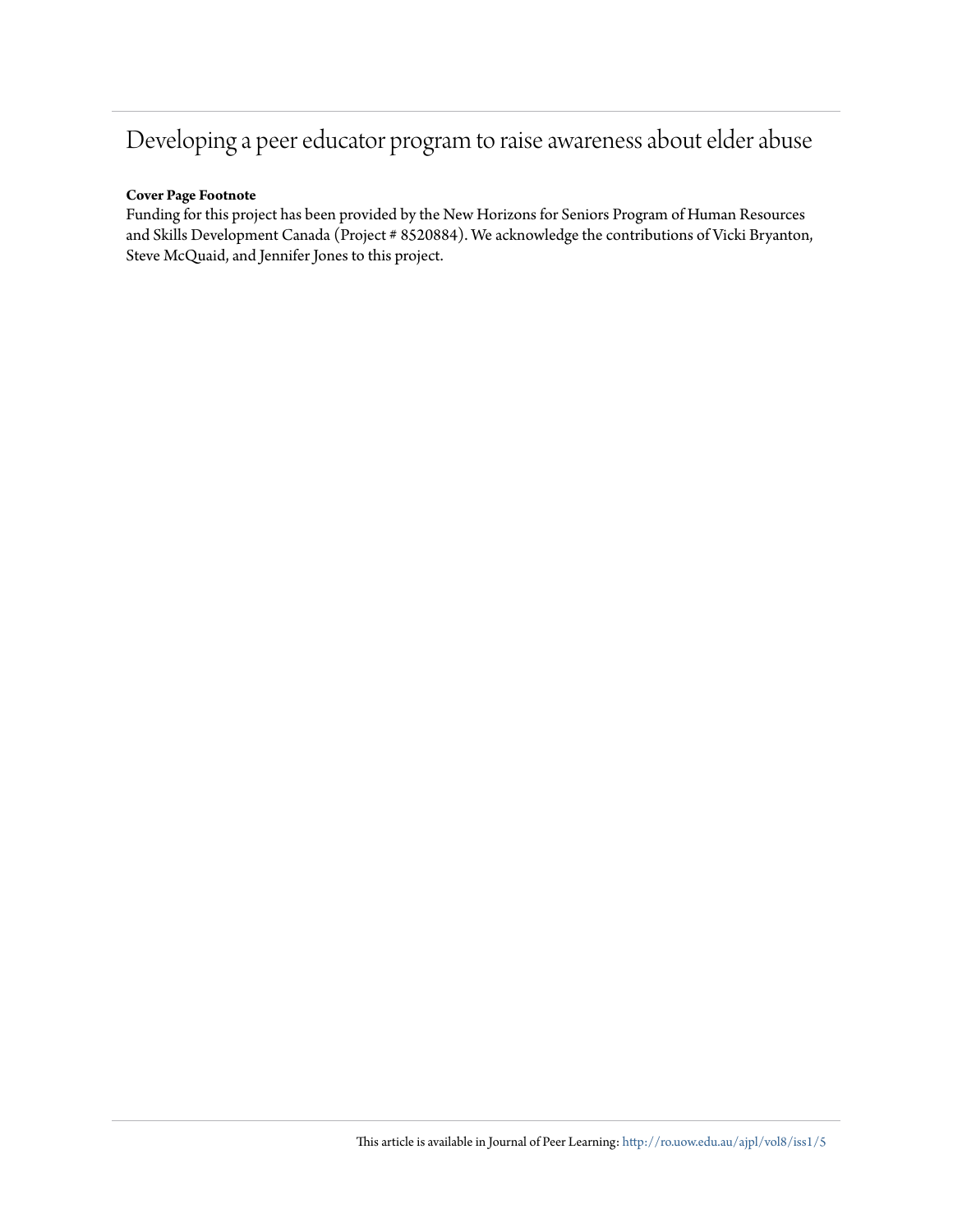### **Developing a peer educator program to raise awareness about elder abuse**

**Lori E. Weeks, Olive Bryanton, Gloria McInnis-Perry, and Paul Chaulk**

#### **ABSTRACT**

There continues to be lack of public awareness about elder abuse. To help address this issue, we developed and piloted an elder abuse peer educator training program from an educational gerontology and health empowerment perspective. We describe the process employed to train older adults as peer educators. We present evaluation results from data collected from trained peer educators and those who attended educational sessions led by the trained peer educators. The results of the evaluation are useful in the continued development of our peer educator program and in identifying topics for further research.

#### **INTRODUCTION**

While an increased emphasis on elder abuse research has existed since the 1980s, a lack of public awareness about this issue is still evident, along with a lack of information on how to obtain help for those who are abused (Alt, Nguyen, & Meurer, 2011; Barnett, Miller-Perrin, & Perrin, 2011; Podnieks & Wilson, 2003). In our study, guided by both an educational gerontology and health empowerment perspective, we report the results from the development and pilot testing of an elder abuse peer educator program. The intent of our work is to further refine our program and to identify topics for further research.

While most elder abuse educational efforts focus on training professionals (Alt et al., 2011; Mills et al., 2012), we agree with others who identified that addressing elder abuse requires educating and empowering older adults themselves, in addition to professionals (Collins & Walford, 2008; Hawranik & McKean, 2004; Podnieks, 2008). Empowerment is a critical component of educational gerontology (Formosa, 2002; Maderer & Skiba, 2001), which is focused on the education of older adults, and education by older adults, based on self-actualization, social relations, increased well-being, and continuous learning (Hartford, 1990; Maderer & Skiba, 2006). Educational gerontology focuses on teaching and learning as a collective and negotiated enterprise amongst older adults with the potential to transform ageist social structures (Findsen & Formosa, 2011; Formosa, 2002).

Our work is also guided by a health empowerment perspective, which is a relational process that emerges from the older adult's personal and social contextual resources (Shearer, 2009). This perspective supports the older adult's participation in decisions and promotes positive health outcomes and affects his or her sense of control and feelings of power (Shearer, Fleury, Ward,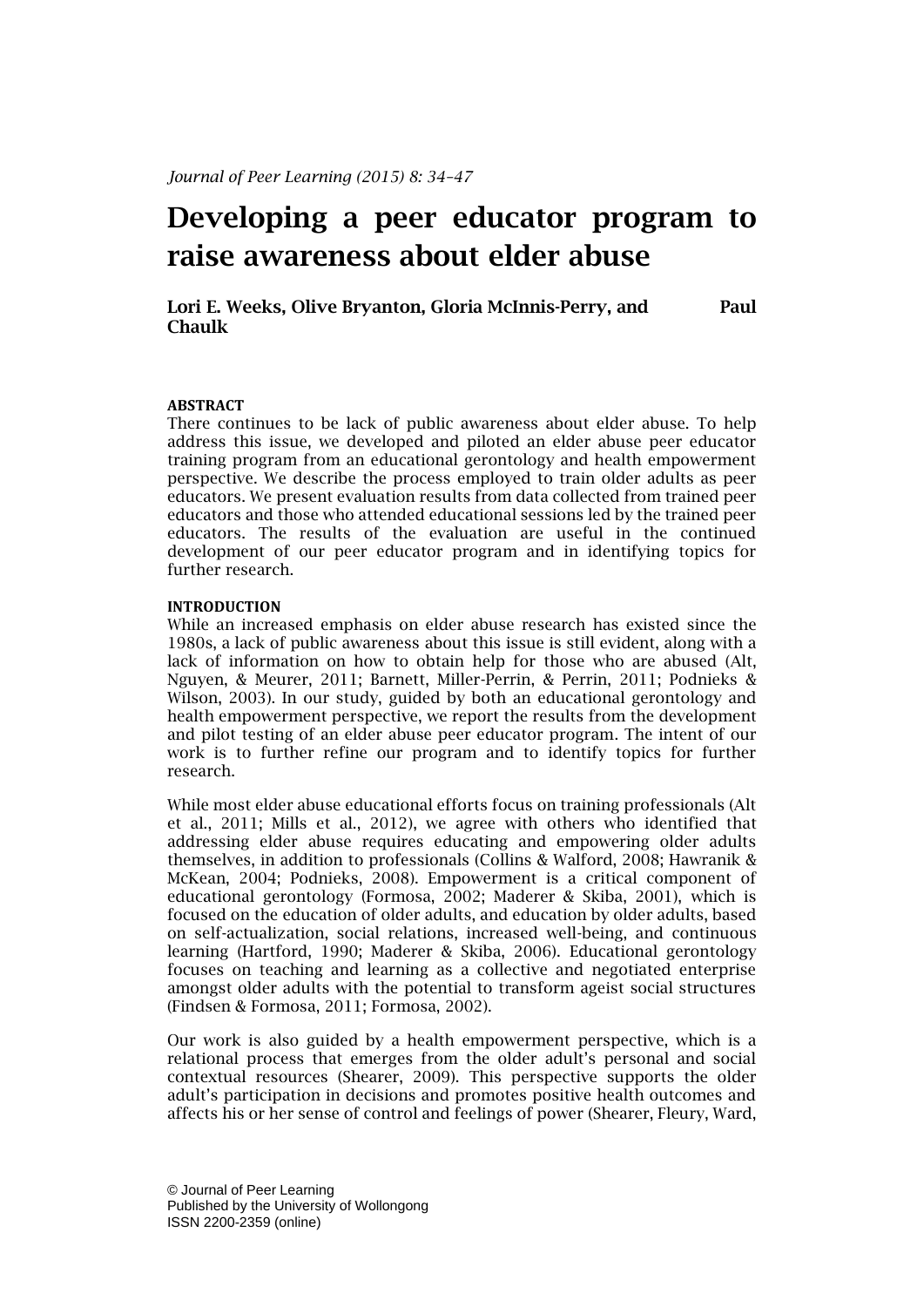& O'Brien, 2012). Empowerment is viewed as both a process and an outcome by which people exhibit a degree of control and involvement in their lives. As a process, empowerment through the use of an educational intervention supports the person's ability to think critically and act autonomously (Anderson & Funnell, 2010). Although often focused on personal growth and political liberation culminating in social change, empowerment also is an outcome when as a result of this process, enhanced feelings of self-esteem, efficacy, and control occur (DeCoster & George, 2005). Beckingham and Watt (1995) posit that in order to age in a healthy way, older adults need greater control over their lives and access to tools to help them solve problems, such as elder abuse. If professionals wish to support the empowerment of older adults, they must be prepared to give up some control and reduce their status as experts (Beckingham & Watt, 1995). For some, elder abuse is now viewed as a human rights issue that includes the rights of autonomy and selfdetermination where the older adult works with an intervener, who does not need to be an expert, to identify the problem and explore solutions (Fraser, 2010; Podnieks, 2008). Older adults need to be empowered to take greater ownership in solutions to stop elder abuse and to build community networks that share information (Stephen, Little, and Duchesne, 2005). Hawranik and McKean (2004) argue that it is imperative that older adults be involved for elder abuse to be viewed as a serious social problem and to ensure that sufficient resources will be allocated to it. Such resources can include counseling, support groups, and education on safety planning and risk reduction that can work in partnership with adult protection services to empower and support older adults in abusive situations (Fraser, 2010). We believe that the use of peer education on the topic of elder abuse flows logically from an educational gerontology and health empowerment perspective.

Peer education involves information sharing between people who have common characteristics and similar experiences with the goal of influencing knowledge, attitudes, or behaviour (Peel & Warburton, 2009). A central concept of peer education is that the relationship between the teacher and learner is akin to both parties being experts, where the learners may know an equal amount, or more, about the content being taught (Choi, 2009). While the use of peer education is quite common with younger populations, the use of peer education among older adults is less common, but it is expanding (Khong, Farringdon, Hill, & Hill, 2015). The utilisation of older adults as peer educators is particularly well-documented in the chronic illness, injury prevention, and health promotion literature (Castro, Pruitt, Buman, & King, 2011; Hainsworth & Barlow, 2003; Hyland et al., 2006; Klug, Toobert, & Fogerty, 2008; Peel & Warbuton, 2009) and in lifelong learning centres (Choi, 2009; Leung, Lui & Chi, 2005). However, there is little research focused on peer educators and elder abuse.

We identified only one example of a program in Wales in which peer educators were trained to raise awareness about elder abuse (Collins & Walford, 2008). This program was created to address the danger that work with older adults was becoming paternalistic, in that work was being done for them and not with them. The objective was to increase awareness of the risks of abuse and how to get needed help. A professional trainer developed a training package including topics such as rights, forms of abuse, who abuses, where it happens, why people do not report abuse and to whom to report abuse. The trainer offered a one-day course to eight prospective trainers who were older adults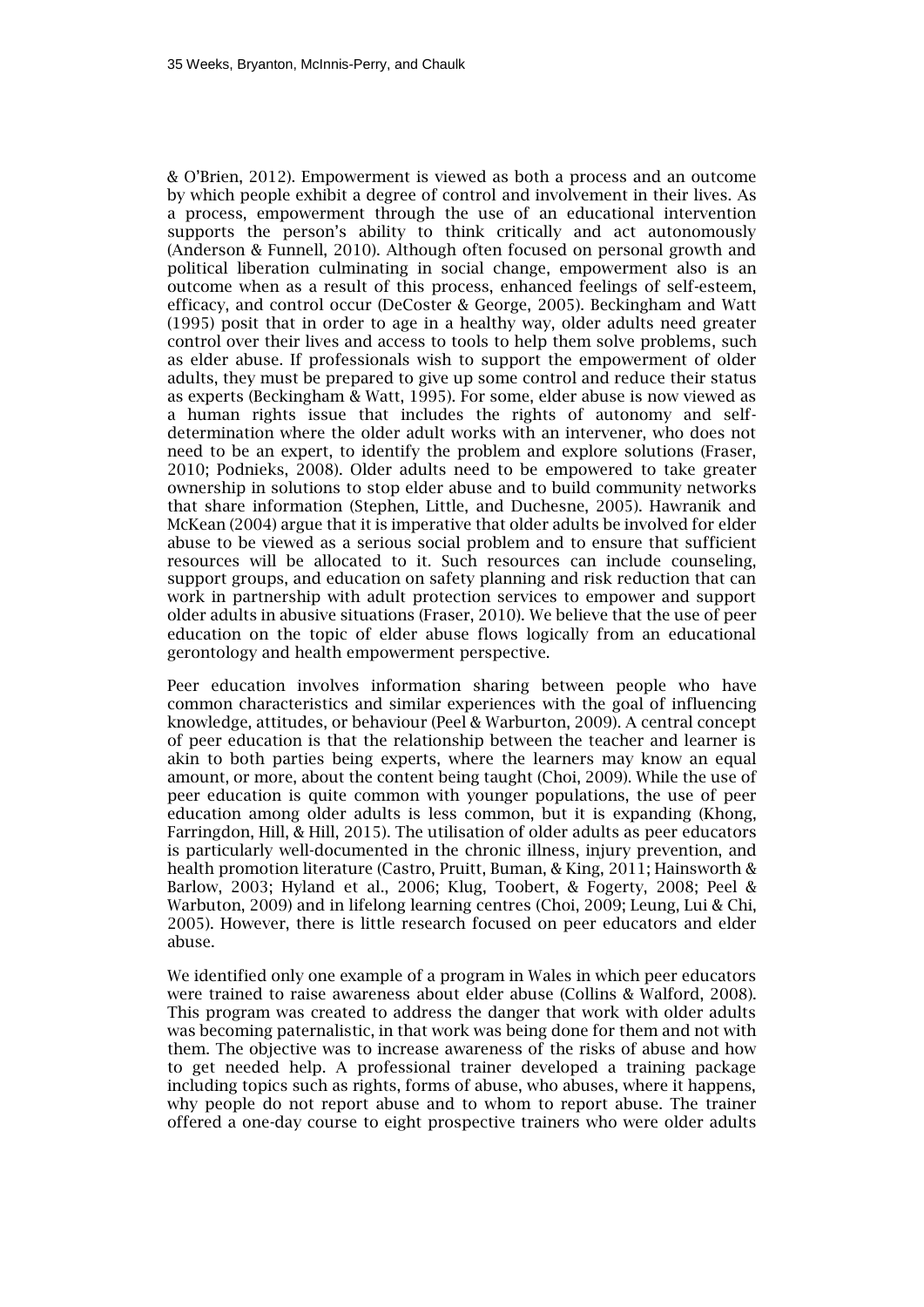drawn from health and care agencies, including experienced volunteers. The intention was that after receiving training, the peer educators could be paired up to deliver educational sessions for groups of older adults in various settings. While details of a formal evaluation were not included in this article, the authors did include a list of comments and suggestions from those who attended the training program, including the following: ensuring that the training be case or story-based and focus on common risks; how to deal with any disclosures of abuse from victims or abusers; that it should be an educational focus, not a personal growth program for attendees; and that trainers must have the requisite skills and experience to work with groups of older adults and be knowledgeable of adult protection laws. The scant knowledge on the involvement of peer educators focused on elder abuse provided impetus for our work on this topic.

#### **THE DEVELOPMENT AND IMPLEMENTATION OF A PILOT PEER EDUCATOR TRAINING PROGRAM**

We received funding for a two-year project to raise awareness about elder abuse. In this section, we describe the process we followed to develop and implement a program in which we trained older adults to be peer educators. Prior research highlights the need for volunteer peer educators to receive adequate training and support (Karwalajtys et al., 2009; Sellon, 2014), and we thus focused a great deal of effort on developing a high quality training program and incorporating various methods to support their work.

An important component of peer educator training programs is ensuring that there are clear distinctions made between the role of peer educators and professionals, and that peer educators are not viewed as substitute professionals (Allen, 2004; Peel & Warburton, 2009). Professionals such as adult protection workers, health care professionals, and adult educators have an important role in providing training and support to peer educators and ensuring that they do not delve into topics and issues that are beyond their expertise and training, such as entering into a therapeutic relationship (Myers-Walls, Ballard, Darling, Anderson, & Myers-Bowman, 2011). We ensured that we followed these principles in developing our training program.

We hired a professional with expertise in developing and delivering training programs to lead the development of our training program. In developing the program, we utilised several resources including results from published research, input from the project's advisory group that included older adults, and input from the participants who attended the peer educator training sessions. In addition, we utilised material identified through conducting a review of programs and resources to raise awareness about elder abuse in Canada including: laws on abuse and neglect, a directory of victim services for older adults, adult victims of abuse protocols, a coordinated community response agreement, and an initiative to build capacity to respond to the abuse of older adults.

The peer educator training program included the following components: a pretest and post-test on knowledge about elder abuse; a PowerPoint presentation containing information on different types of abuse, characteristics of abusers, why abuse is often not reported, and what to do if abuse is detected; three short videos depicting scenarios of abuse situations; a list of local support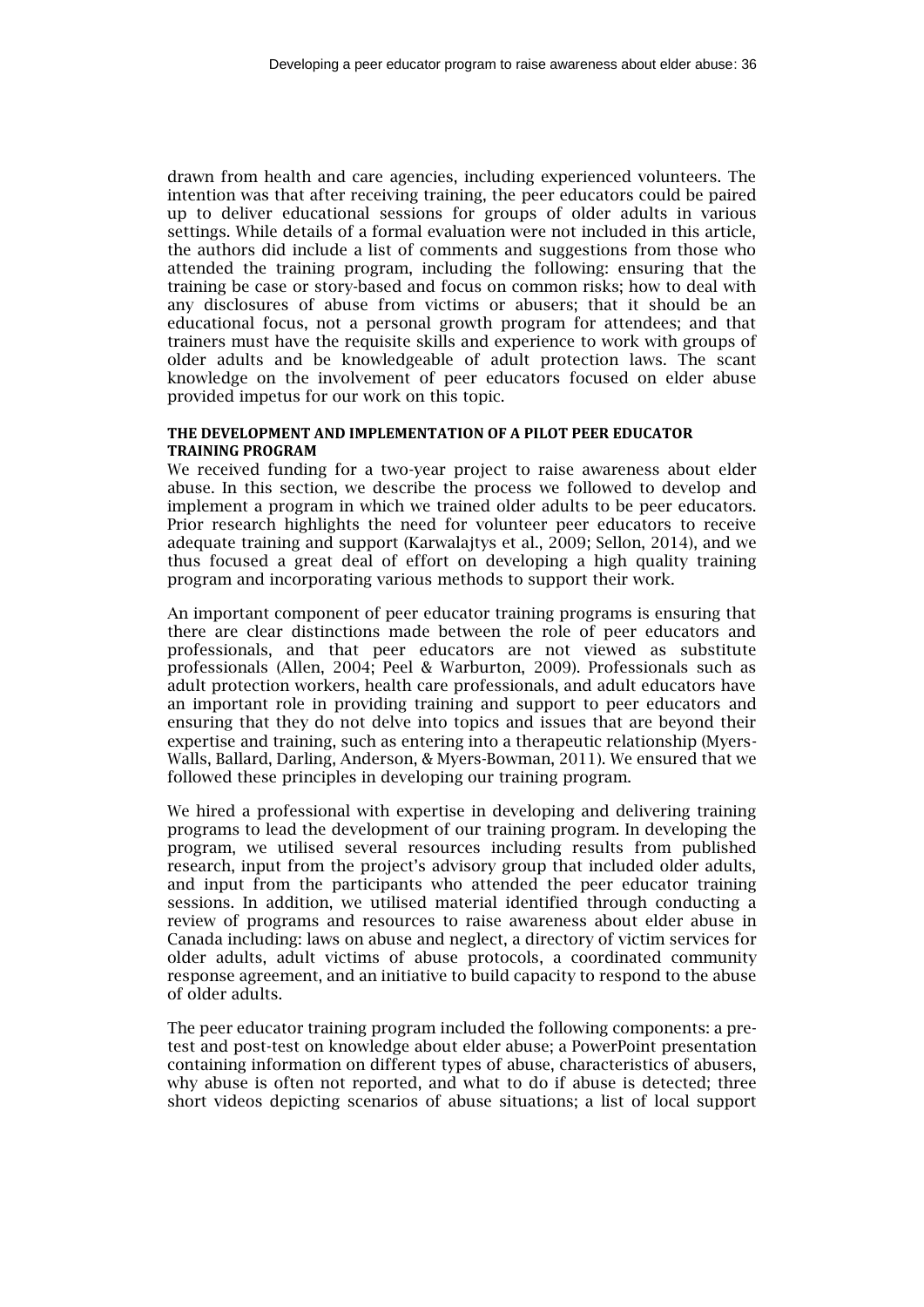services with contact information; brochures about elder abuse; and; speakers notes and a preparation checklist to use when delivering sessions.

The project coordinator recruited older adults to participate in the peer educator training program using various methods including word-of-mouth, presentations, e-mail notices, and information posted on community notice boards. Two different day-long training programs were held, and a total of 13 older adults participated, including nine women and four men. They had previously been employed, or continued to be employed, in a variety of areas including various aspects of education, healthcare, human services, office work, and technology. We provided the older adults with the materials, training, and support required to deliver educational sessions of approximately one hour with seniors' groups and other organisations.

During the training program, the participants had the opportunity to deliver a brief practice presentation using a laptop computer and data projector. While computer usage among older adults is increasing around the world, various factors can cause barriers to computer usage including the technology not meeting the needs of the user and not understanding the technology sufficiently enough to appreciate the benefits (Wagner, Hassanein, & Head, 2010). Because of this, we expected that some peer educators would prefer not to use a laptop computer and data projector, and we anticipated that this technology would not always be appropriate for the size or location of a particular educational session. Thus, in addition to a version of the presentation dependent upon a laptop and data projector, we created hard copies of materials for awareness raising sessions. We termed this a tabletop presentation.

The trained peer educators delivered educational sessions to people in various settings including seniors' groups, service organisations, and places of employment. The project coordinator provided support to the peer educators by helping them prepare for their sessions, and if requested, attending the sessions to provide support. Reasons why those who completed the peer educator training program but did not choose to provide educational sessions included the following: moving out of the province since completing the training, employment interfering with the delivery of the educational sessions, and not feeling confident enough to organise and deliver the sessions.

#### **EVALUATION METHODS**

We invited participation in the evaluation of the pilot elder abuse peer training program from two groups of people: 1) older adults who completed the peer educator training program  $(n = 13)$ ; and 2) older adults who attended sessions delivered by a peer educator  $(n = 97)$ . We received approval from our university's Research Ethics Board to use the evaluation data we collected from these two groups for research purposes. While everyone who completed the peer educator training program or attended a session delivered by a peer educator was invited to participate in the evaluation, participation was voluntary. Below, we summarise the three parts of the evaluation and the number of people who participated in each.

 Five older adults filled out an evaluation form at the end of the training session they completed to become a peer educator.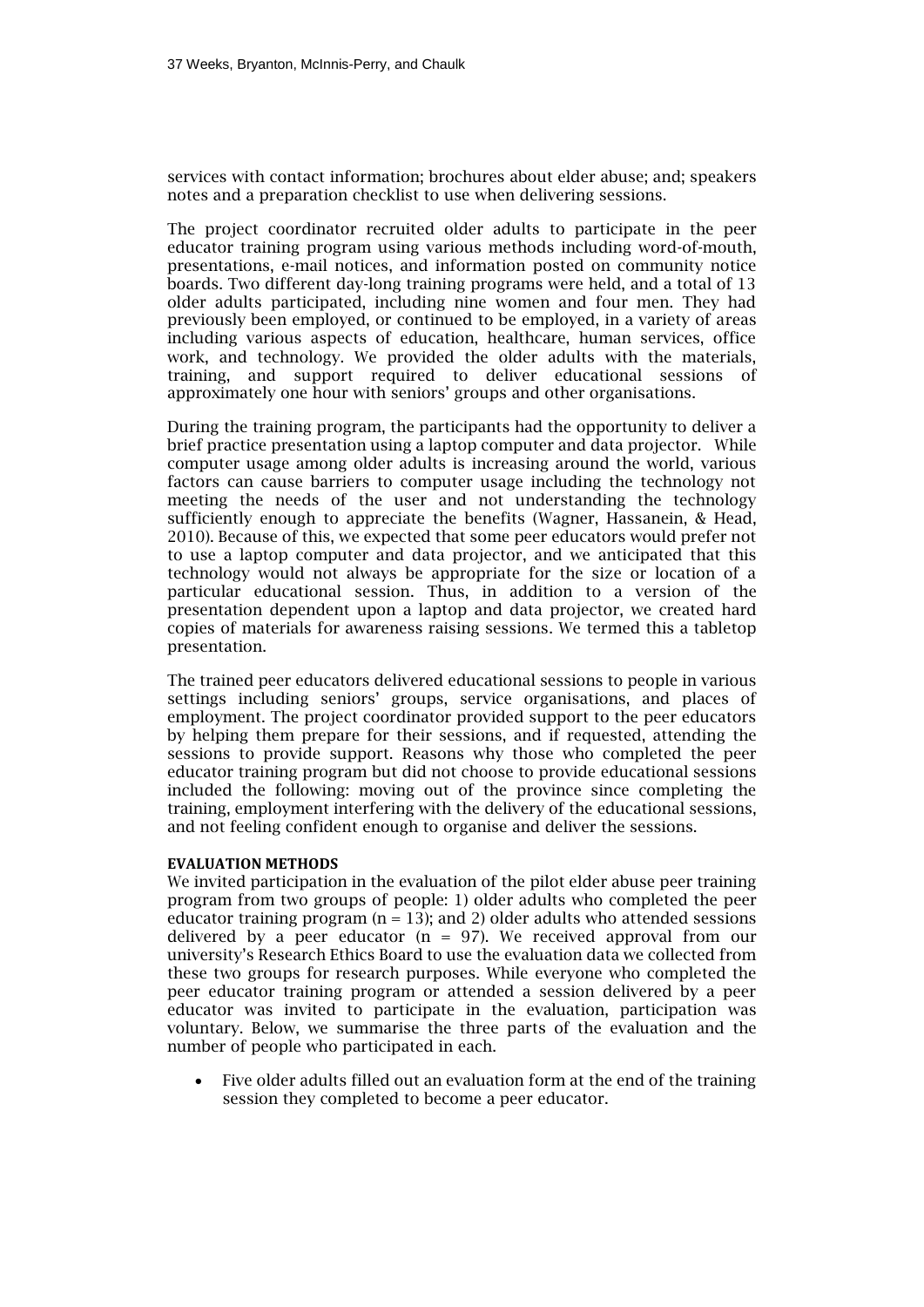- Four of the trained peer educators participated in an interview. Those who participated in an interview already provided educational sessions to older adults, or intended to do so, in the future.
- A total of 20 people who participated in an educational session led by a peer educator completed an evaluation form.

The evaluation approach used in this research was formative and participatory. The formative approach was based on a model for evaluation in instructional design developed by Weston, McAlpine, and Bordonaro (1995), which emphasises identifying a specific goal, and a clear definition of participants, roles, and instructional techniques used. This model is very applicable to training peer educators to deliver educational sessions about the abuse of older adults. While many definitions of participatory evaluation exist, all are based on a partnership approach to evaluation where stakeholders are actively engaged in developing and implementing the evaluation (Zukoski & Luluquisen, 2002). A participatory approach was taken throughout the evaluation to ensure that the evaluation approach was consistent with the planning and decision‐ making needs of the project team and the project funder and to ensure that the evaluation findings were relevant and useable. Our participatory approach involved input from a Project Evaluation Committee that included various stakeholders. This group was utilised to improve and clarify the evaluation methods, support the conduct of the evaluation, and provide context needed to understand evaluation findings and assist in the development of feasible recommendations for future project development.

#### **Peer educators**

Everyone who completed the peer educator training program was invited to complete an evaluation form that included questions on satisfaction with the training received (see Table 1). They responded using a Likert scale with five indicating satisfied and one indicating not satisfied. We calculated Likert response score means for each item. Participants were also invited to write additional open-ended comments about the training received.

#### Table 1

*Satisfaction with Peer Educator Training* 

|                                                                                             | Mean Level of<br><b>Satisfaction</b> |
|---------------------------------------------------------------------------------------------|--------------------------------------|
| How satisfied were you with                                                                 | $(n=5)$                              |
| The content of the presentation you will be using?                                          | 4.8                                  |
| The relevance of the information to seniors?                                                | 5.0                                  |
| The overall content of the training?                                                        | 5.0                                  |
| The language used by the presenter?                                                         | 5.0                                  |
| The training materials provided?                                                            | 5.0                                  |
| Your practice with the LCD projector and laptop?                                            | 5.0                                  |
| The presenter's explanation and presentation of how to use the LCD<br>projector and laptop? | 5.0                                  |

*Note.* As measured on a Likert scale: 5 = *satisfied*, 1 = *not satisfied*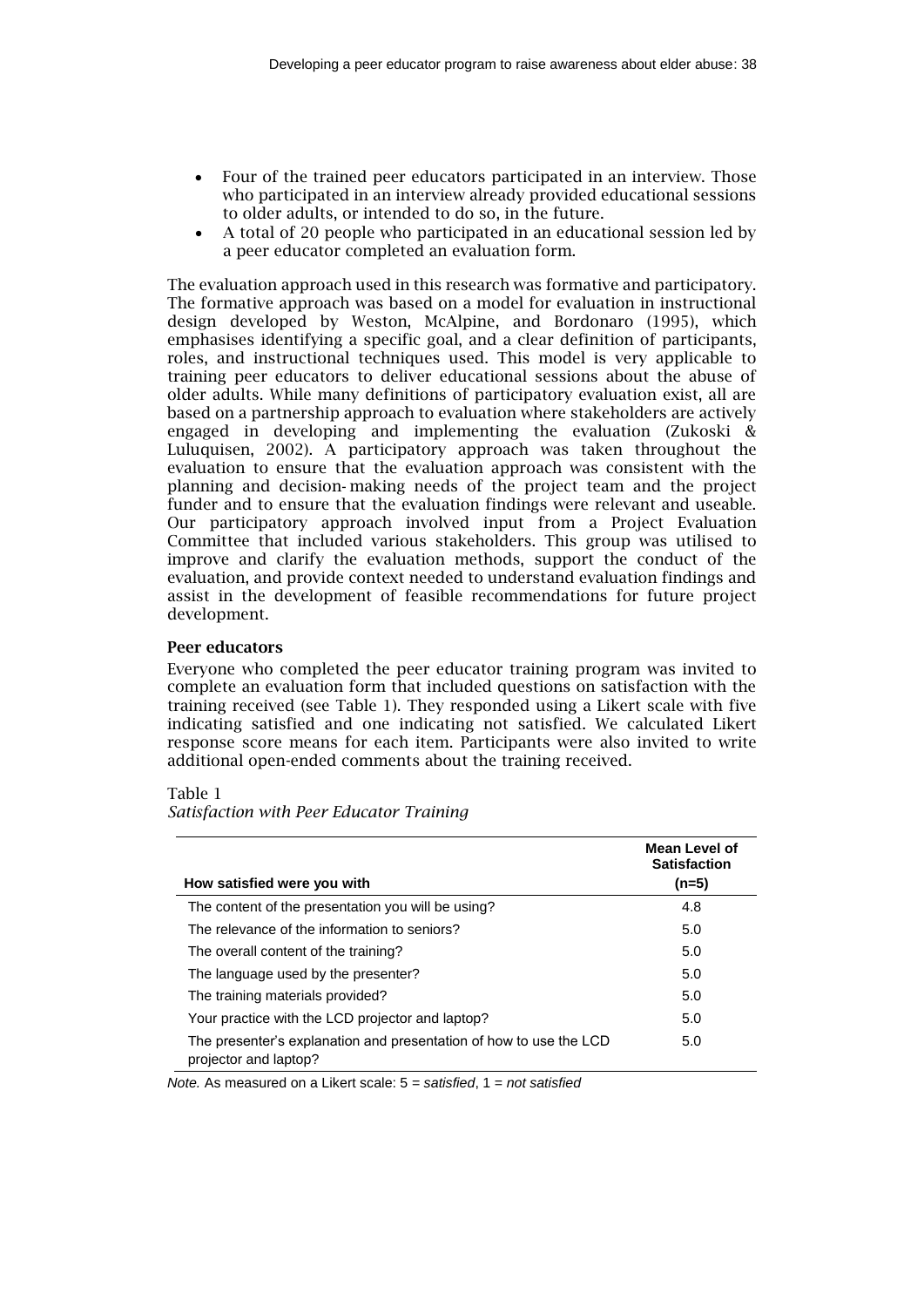In addition, all of the four trained peer educators who had already conducted educational sessions, or were intending to, were invited to volunteer to participate in a telephone interview of approximately 20 minutes in length. Each was contacted by telephone, and all four indicated interest in participating in a telephone interview. We distributed an information letter and consent form to them by mail. After receiving the completed consent form by mail, a time was arranged for the interview to be completed by telephone with the evaluation consultant. The interviews occurred four to five months following the completion of a training session to become a peer educator. The interview questions were:

- What were the main reasons you decided to become a speaker as part of the speaker's bureau?
- What were your expectations of participating?
- Prior to this project, have you had previous experience with presenting or leading sessions?
- What did you gain by participating in the speaker's bureau training session?
- Did the training provide you with all the information and skills needed to conduct awareness sessions? If not, what else was needed?
- Have you conducted any awareness sessions to date? If yes, how do you feel the session went? Was the audience engaged? Do you have any suggestions for improving future sessions?
- Do you feel confident about conducting awareness sessions? If yes why? If not, why not?
- Do you have any other comments about the development of the speaker's bureau or the project more generally?

To analyse the interview data from the peer educators, we used thematic analysis, which is a form of pattern recognition allowing for themes to emerge directly using inductive coding (Fereday & Muir-Cochrane, 2006). Thematic analysis is particularly useful in understanding influences and motivations related to how people respond to events (Luborsky, 1994). Thus, thematic analysis lent itself well to exploring their experiences in training as a peer educator and in delivering educational sessions in the community, or their intention to do so. The data coding process involved generating initial codes, searching for themes, reviewing themes, and defining and naming themes that resulted in thematic codes that represented patterned responses within the data set (Braun & Clarke, 2006). We focused in particular on identifying themes to inform the ongoing development of the pilot peer educator program and in developing questions for further research.

#### **Educational session participants**

Everyone who participated in the educational sessions was invited to volunteer to complete an evaluation form that took approximately five minutes to complete. Questions on the evaluation form are included in Table 2. Each item was an open-ended question in which participants were invited to write a brief short answer response that we analysed thematically.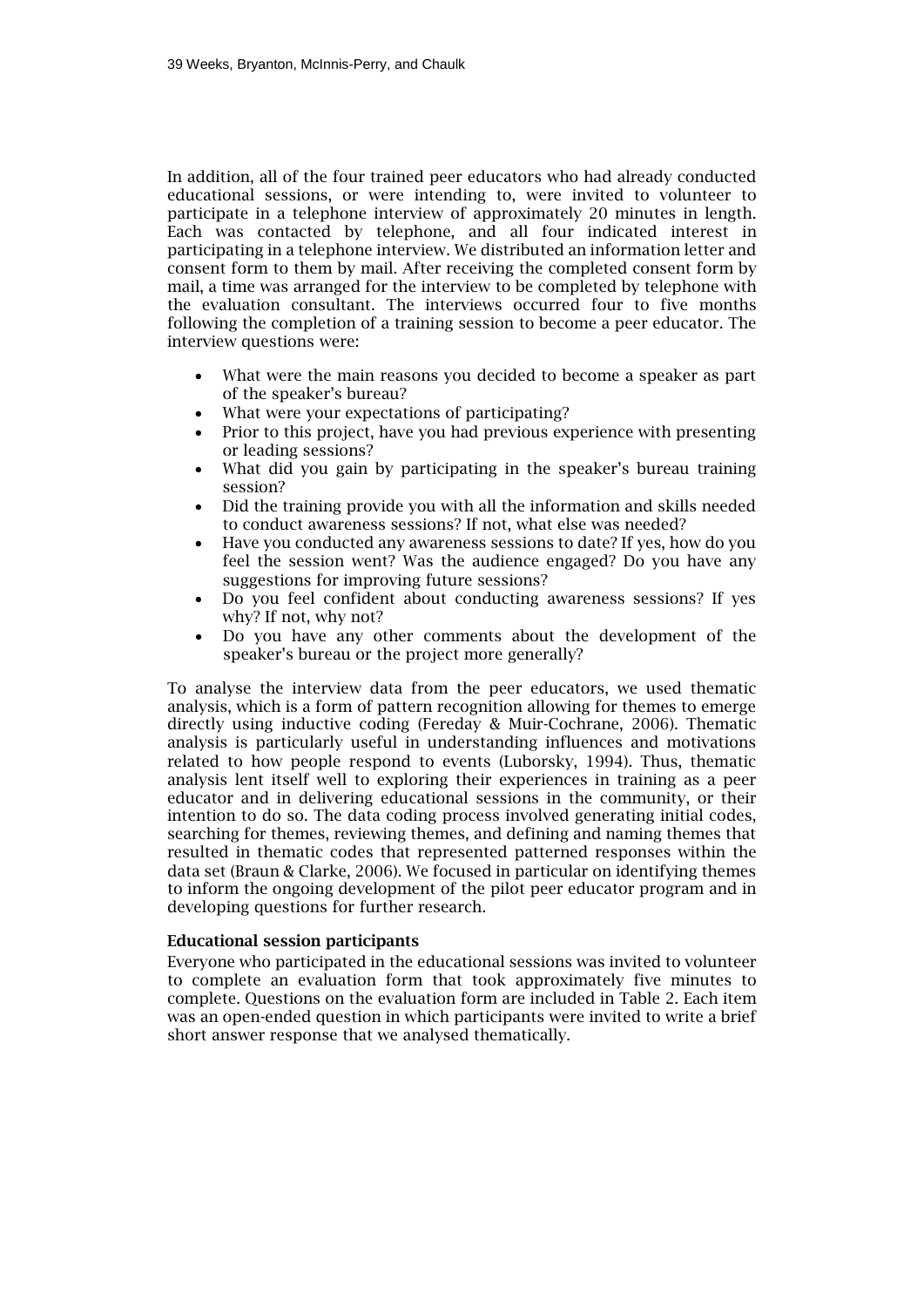| Table 2                                                   |  |  |
|-----------------------------------------------------------|--|--|
| <b>Educational Session Participant Evaluation Results</b> |  |  |

| Question                                                                                          | <b>Responses</b>                                                                                                                                    |
|---------------------------------------------------------------------------------------------------|-----------------------------------------------------------------------------------------------------------------------------------------------------|
|                                                                                                   | $(n = 20)$                                                                                                                                          |
| What is the most important thing<br>you learned today?                                            | • What to do if someone is abused (6)<br>• Information about services or resources (5)<br>• Awareness about the various forms of elder<br>abuse (4) |
| Was there any particular area you<br>would like to learn more about?                              | • How to report abuse or help the situation (3)<br>$\bullet$ How to change behaviour (1)<br>• How abuse is kept hidden (1)                          |
| Was the information<br>understandable?                                                            | • Yes $(8)$<br>• One question on a handout had a typo $(1)$                                                                                         |
| Was the method of presentation<br>appropriate?                                                    | • Yes $(13)$                                                                                                                                        |
| If you or a friend were being<br>abused, would you know what to<br>do to get help or who to call? | • Yes or yes after attending this presentation<br>(13)<br>$\bullet$ No (1)                                                                          |

*Note.* The participants did not all respond to each open-ended question. The bracketed numbers indicate the number of participants who wrote the same, or a similar, response.

#### **EVALUATION RESULTS**

We first present the evaluation results from data collected from the trained peer educators followed by results from the participants who attended the educational sessions led by the peer educators.

#### **Peer educators**

Five older adults who participated in the peer educator training session completed an evaluation form at the end of the session. They indicated a high level of satisfaction with the training they received. Their mean responses for each item are included in Table 1. For six of the seven items, they indicated the maximum satisfaction score of 5/5 including items on the relevance of the information to seniors, content of the training, training materials provided, and instruction and practice with using a data projector and laptop. Only one item on the content to be delivered in awareness raising sessions was rated slightly lower in level of satisfaction at 4.8/5. In the open-ended responses, three of the respondents wrote about some hesitation in using the projector and laptop, such as needing more practice with using this technology or not being confident that the technology would work when needed.

All four trained peer educators who had already conducted educational sessions, or intended to do so, volunteered to participate in a telephone interview. Three of the four trained peer educators had already conducted at least one educational session at the time of their interview. The results from these interviews are organised into the following themes identified through thematic analysis: training for peer educators, reasons for volunteering, prior educational experience and skills, effectiveness of the educational sessions and program sustainability.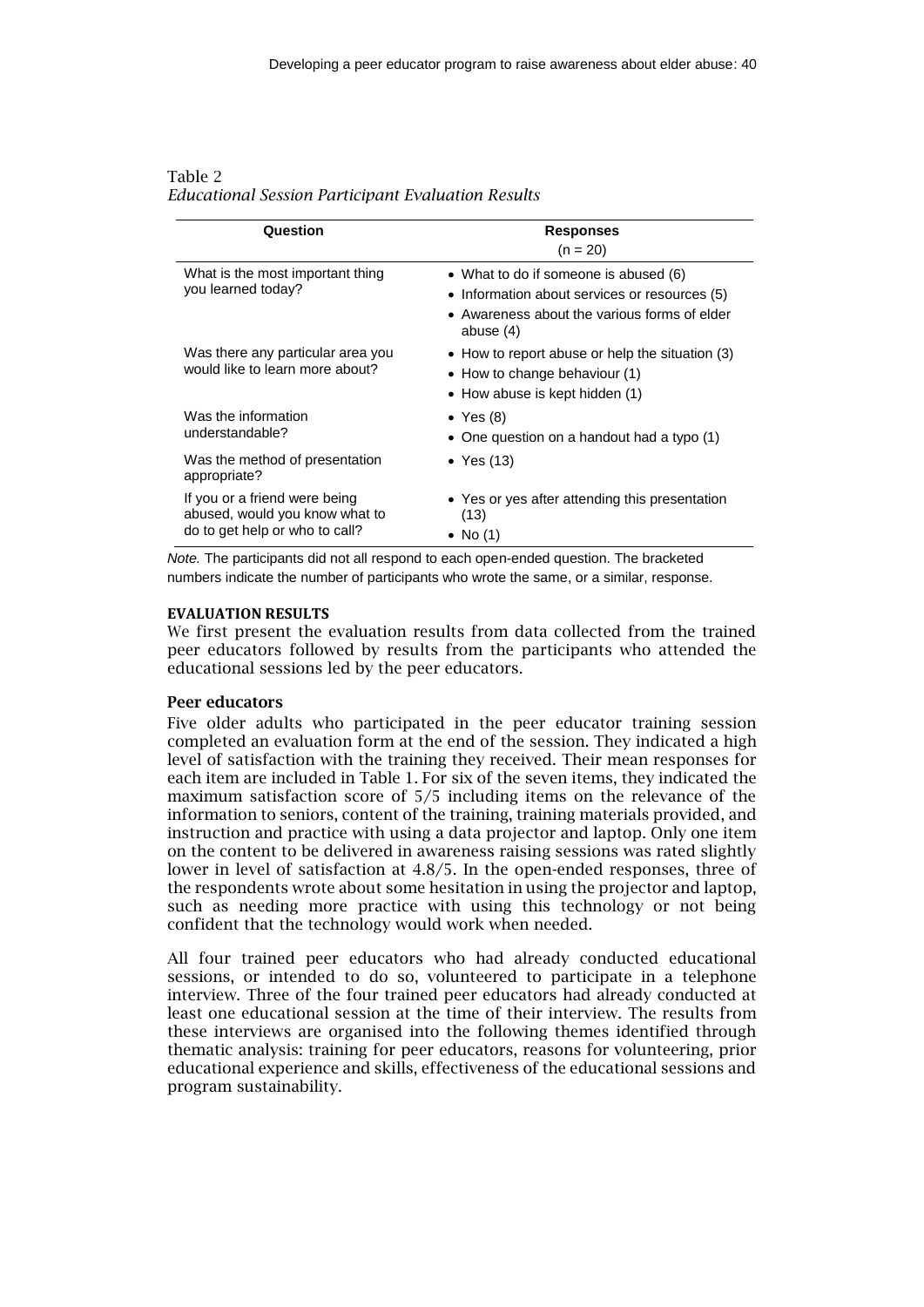*Training for peer educators*: All four participants found the peer educator training program to be informative, interactive and helpful. They commented on learning how elder abuse can occur in various forms and that the training was designed to provide very simple and straight-forward messages. Although the practice teaching activity was stressful for some, they found it to be a useful experience: "... I enjoyed the training session...we were given a good sense of the materials and how to use them by doing a mock presentation...."

For the three participants who had conducted educational sessions to date, all agreed that their training and the workshop materials provided were generally effective in getting the message across and for stimulating thinking and discussion among the session participants. No one had any suggestions with regard to additions to the training materials developed, and one participant suggested that the one-day training program could be completed in a shorter time frame.

*Reasons for volunteering*: We asked the peer educators why they volunteered to participate in the training program. For the most part, they indicated that elder abuse and its impacts is an important issue, that many people generally do not understand its impacts and ramifications, and that it was a cause with which they could easily identify and become involved: "... I have a high regard and respect for seniors and elderly people...they have worked hard to give to their families, their communities and their province over their years ... they deserve to have quality of life in their senior years...."

Two of the peer educators had participated in a provincial forum that we held as part of the funded project and were able to see how important it is to ensure that services and supports are available to seniors as they age: "...I went to one of the seniors' forums and heard about the elder abuse awareness project...the more I heard about it the more it seemed like a good idea."

*Prior educational experience and skills*: Three of the four trained peer educators interviewed had substantial prior experience based on their training and work experiences in various careers. They generally felt comfortable and confident in delivering material and facilitating group discussions. For example, one peer educator indicated that "... I have quite a bit of experience presenting and leading sessions ... I felt reasonably comfortable in my skills to do presentations...." One of the four trained peer educators had no previous experience presenting before groups or engaging groups in discussion. This participant felt strongly about this issue and that public education was very important, but being a peer educator herself was outside of her comfort zone.

*Effectiveness of the educational sessions*: All peer educators were pleased with the level of interest and engagement in the educational sessions and felt that the participants learned a great deal. For example, they indicated that session participants learned about issues surrounding mandatory reporting of elder abuse and that various types of abuse exist (i.e., financial, physical). They also indicated the participants learned about the amount of available information about resources: "... Many also appreciated the information about resources ... that there were people to contact should they feel some elderly person needs help...." They also responded well to realistic scenarios being presented and discussed: "... People could really relate to the three scenarios describing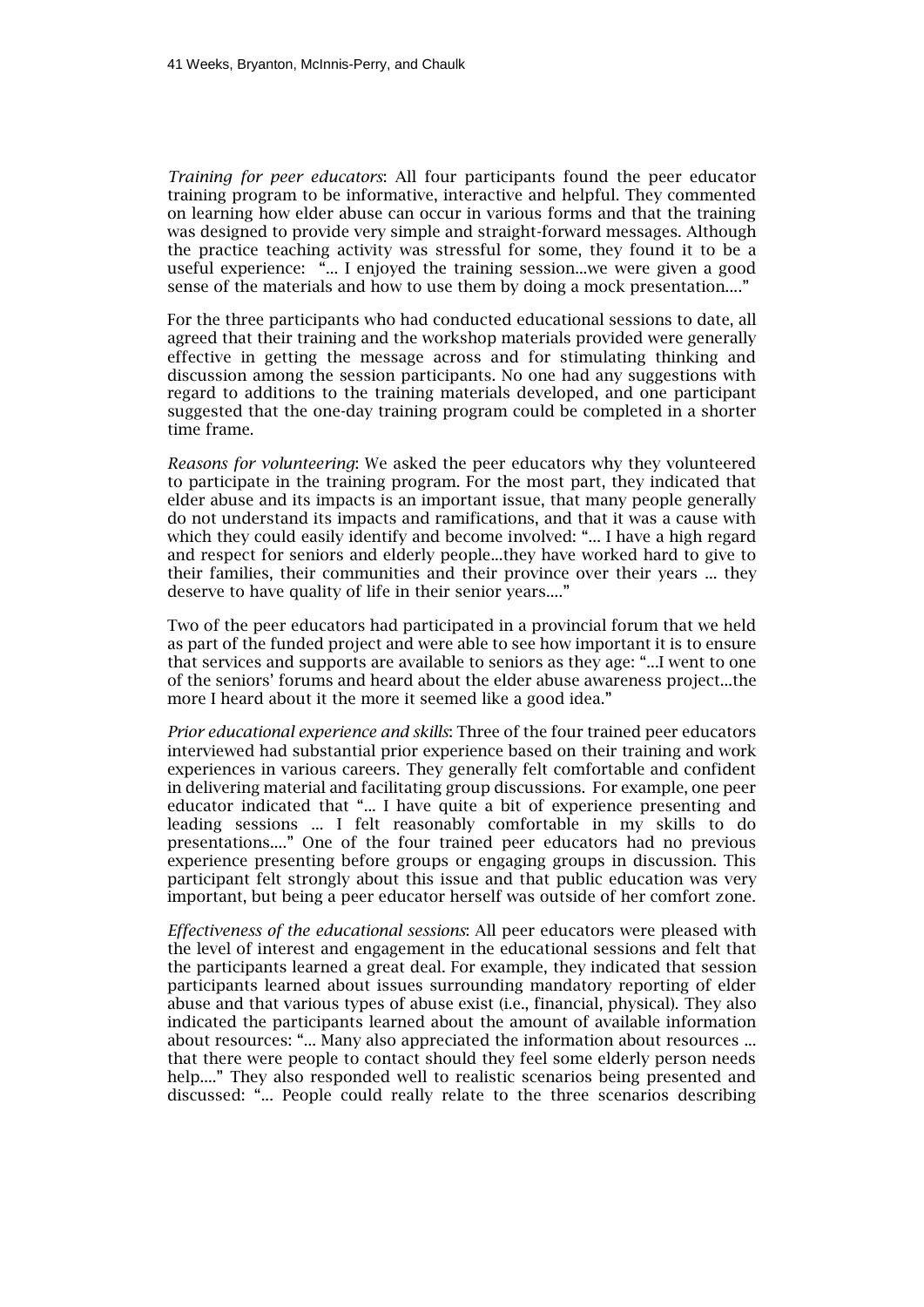possible abuse ... and some were quite intrigued about the financial abuse piece ... about how this could be happening in all sorts of subtle ways ...."

*Program sustainability*: Generally, the peer educators felt the program was well-prepared in terms of material and presentation format, but there were a few suggestions regarding improvement in the future. One noted that it tends to be a "heavy" topic and wondered if there was some way to have it not be too depressing or not too much of a "downer" for participants. One asked whether there could be a shorter version of the educational session, such as 15-20 minutes. There were some questions about whose responsibility it was to organise educational sessions after funding for the project ended.

Three of the peer educators indicated that they would be interested and prepared to do additional educational sessions in the future. It was clear that they were committed to this issue and continuing this important work: "... it's really important that these types of awareness workshops continue, and [be] presented to as many groups and organizations as possible ...."

#### **Educational session participants**

We received a total of 20 evaluation forms from those who attended the educational sessions delivered by the trained peer educators. A summary of the open-ended results is included in Table 2.

Overall, data collected from participants who attended the educational sessions indicated that the information was understandable and that the method of presentation was appropriate. Some of the most important things that participants indicated they learned included what to do if someone is abused, available services or resources, and the various forms of elder abuse. Topics the participants would like additional information about included how to report abuse or help in a situation where abuse is occurring, how to change behaviour, and how abuse is kept hidden in our society.

#### **DISCUSSION**

There continues to be a lack of public awareness about elder abuse and how to obtain help when elder abuse is detected (Alt, et al., 2011; Barnett, et al., 2011; Podnieks & Wilson, 2003). Our overall intent was to inform the further development of a pilot peer educator program designed to address these issues and to identify topics for further research from an educational gerontology and health empowerment perspective. Throughout this study, we made every effort to empower older adults and to ensure that our educational tenants supported the older adults' sense of self, positive social relationships, increased well-being, and continuous learning. Health empowerment supports the recognition and enhancement of self-capacity of the person, their social contacts, and networks (Shearer, 2009). By purposefully participating in the elder abuse awareness program, health empowerment emerged from the older adult's awareness and engagement of both personal and social contextual resources. Personal resources identified were the ability to relate to the abuse scenarios, willingness to help prevent future abuse, the use of past experiences, and inner resources in presentation skills. Increased awareness in social resources was also identified, including awareness of strategies to connect to supportive people and awareness of educational resources and community agencies to assist the abused older adult. In the remainder of this section, we identify limitations of our evaluation of this program, recommendations for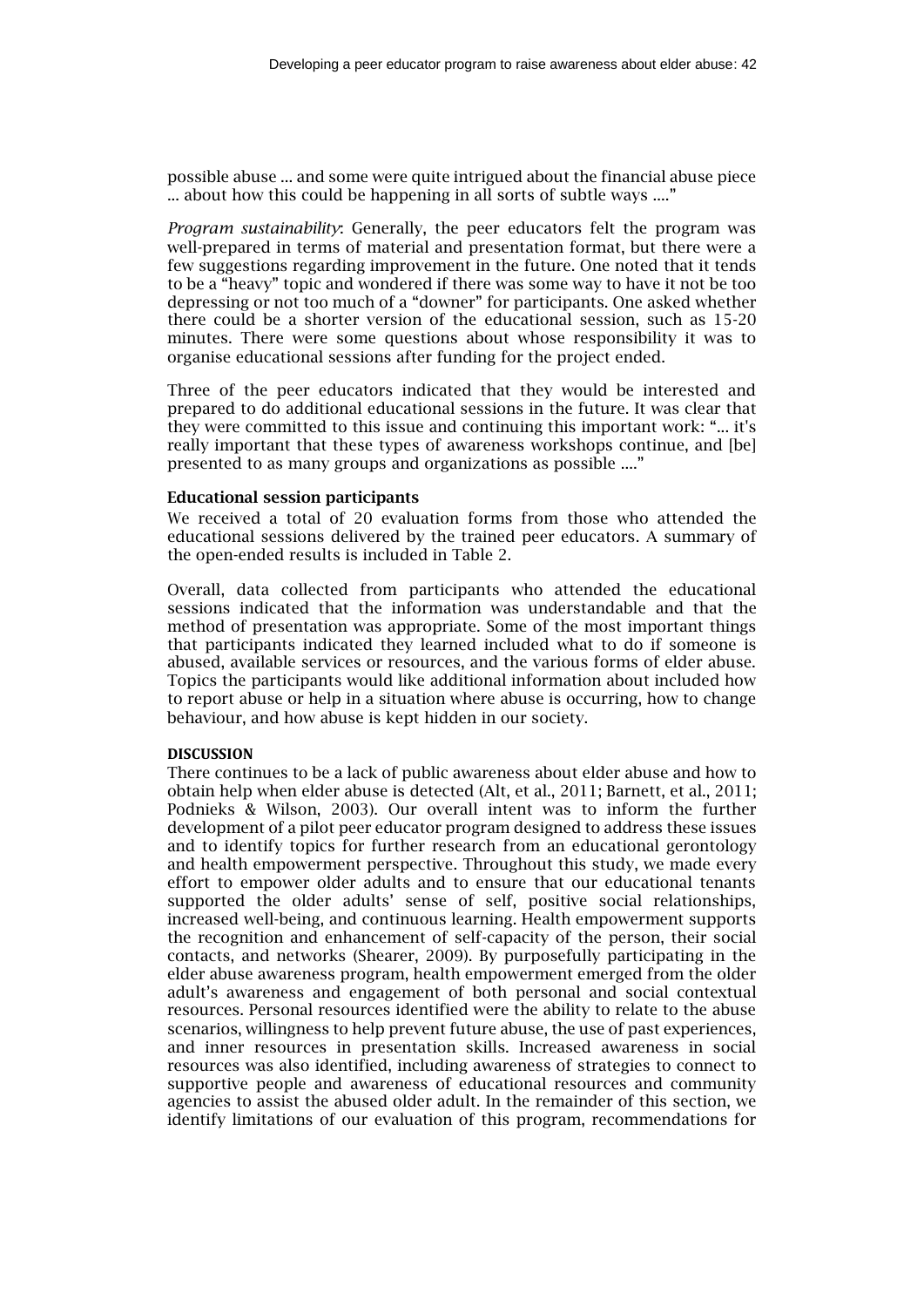our continued development of a peer educator program, and suggestions for future research.

#### **Program evaluation limitations**

Ideally, each of the trained peer educators and educational session participants would have taken part in the evaluation of this project, including completing an evaluation form and participating in an interview. However, as we had received approval from our University's Research Ethics Board for this project, participation in these evaluation activities was strictly voluntary.

While our results contribute to the scant evidence that trained peer educators could help to raise awareness about elder abuse (Collins & Walford, 2008), our sample size is too small to warrant generalising our findings to other peer educator programs. Although we had a limited amount of data, based on our review of the literature and our experiences of developing and implementing a first iteration of a peer educator program, we believe that this evidence warrants the continued development of our program to empower older adults about elder abuse using a peer education model. We encourage others interested in developing similar programs to build on our work.

#### **Recommendations for continued peer educator program development**

Similar to Collins and Walford (2008), we found that the process of training and supervising peer educators was crucial. Training about current elder abuse knowledge, training on effective educational techniques, and training in using presentation technology appeared to be especially helpful. Having an alternate method of delivery in the form of a tabletop presentation proved to be useful for those who chose this method for various reasons, including technical problems with the equipment. In addition, the project coordinator provided ongoing support, which is important for peer educators (Hainsworth & Barlow, 2003). Each of these aspects of training and program implementation proved important and should be included in subsequent efforts to implement a peer educator program on raising awareness about elder abuse using an educational gerontology and health empowerment perspective.

Some interesting insights emerged from the evaluation data collected from those who attended the educational sessions delivered by the peer educators. Although many indicated learning a great deal, such as what to do if elder abuse is detected, others desired further information on this topic. In the further development of our program, we will ensure that peer educators clearly present this information, provide opportunities for attendees to ask questions for clarification, and refer to handouts including resources that are locally available to help those experiencing elder abuse.

Although it required substantial effort to identify and recruit people to complete the peer educator training program, many did not deliver educational sessions. Of the 13 older adults who participated in the peer educator training program, only three actually delivered educational sessions in the community. We believe that these peer educators had some specific characteristics that made them particularly willing and effective in conducting the educational sessions. They were older adults who brought with them skills from their diverse backgrounds that included experience working with people in a variety of paid and unpaid professional roles. Castro et al. (2011) felt that while it was not required, prior experience for peer educators in health counseling or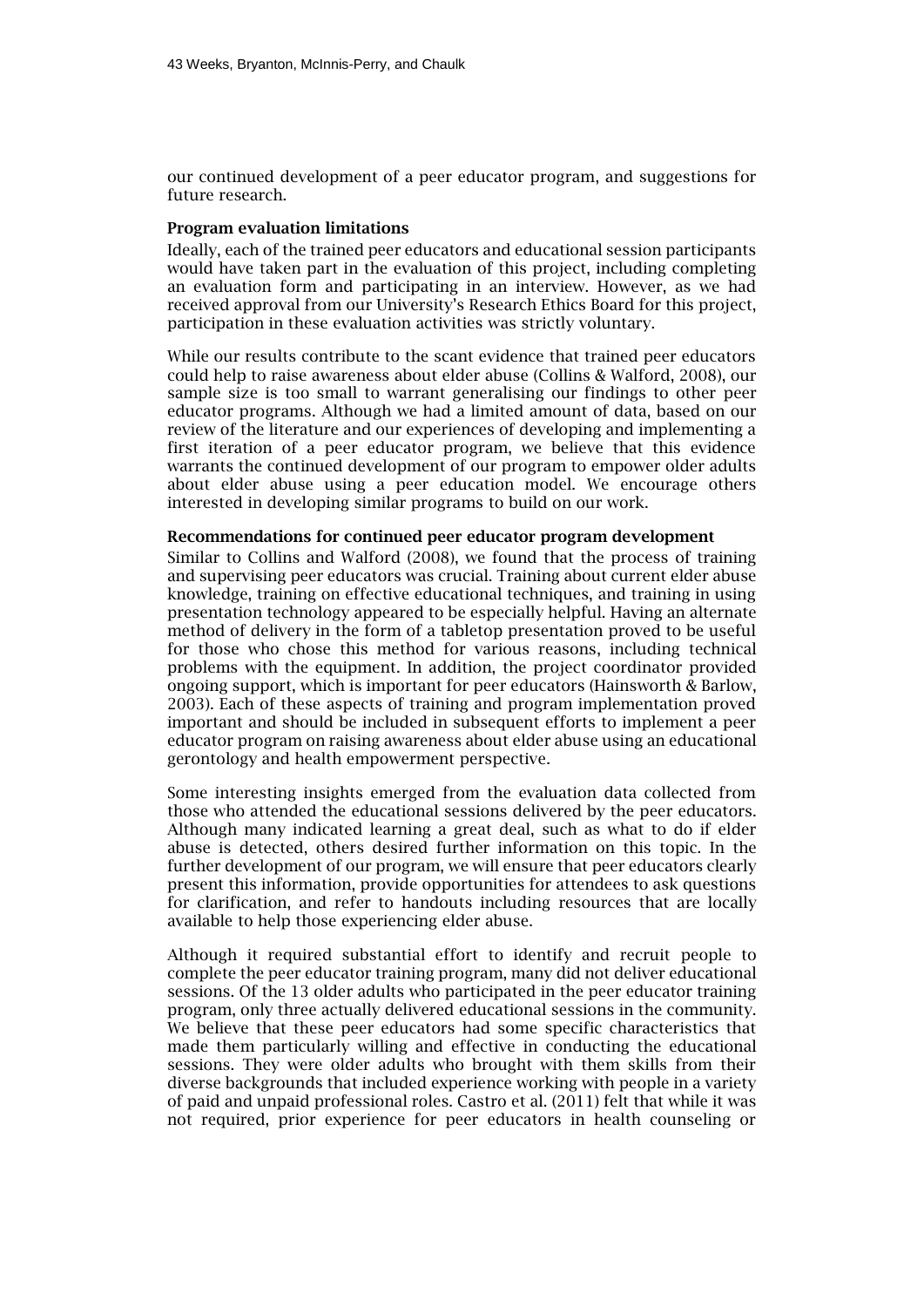facilitation was beneficial in their project on physical activity. Older adults who are able to draw on their backgrounds may feel more empowered to take on the peer educator role. In the future, we will collect information on prior experience and educational background as part of the application process for those who want to be trained as peer educators. In particular, we will recruit peer educators who do have some previous background working with people in professional and/or volunteer settings, preferably in an educational context.

In addition to increased efforts to recruit peer educators with particular characteristics, another method to recruit and retain peer educators is to compensate them for their time and expenses incurred, when feasible for the organisation (Peel & Warburton, 2009). In many instances, peer educators are unpaid volunteers; however, we identified one project in which peer educators were paid (Hyland et al., 2006). In the future development of our program, we will investigate how to provide some form of compensation for peer educators.

#### **Suggestions for future research**

One key issue that requires further research is how to ensure the sustainability of elder abuse peer educator programs. One possibility to explore is how to effectively partner with a permanent organisation with resources available to devote to peer educator recruitment, training, and supervision. For example, is there capacity for university research centres to support these programs in the long-term? Other opportunities to provide ongoing support to peer educators that could be explored include partnering with organisations such as agencies on ageing, seniors' resource centres, social workers, or adult protection services.

While there may be some concern about the role of professionals versus peer educators, there appears to be great potential for these two groups to work together cooperatively to raise awareness about elder abuse (Stephen et al., 2005). For example, we identified one effective program consisting of a combination of peer-led groups and expert-informed lectures (Klug et al., 2008). Further research exploring the effectiveness of professional versus peer led educational sessions and a combination of professional and peer led sessions is warranted. Ongoing research efforts are needed to better operationalise and test theoretical frameworks for empowerment interventions (Shearer et al., 2012).

While the cost savings to organisations of utilising peer educators is a posited benefit, additional research should be conducted on the cost effectiveness of peer education in this context (Castro et al., 2011; Collins & Walford, 2008; Peel and Warburton, 2009), including taking into consideration the complete cost of utilising peer educators, such as training, travel costs, and supervision.

In this research, we provided preliminary evidence about the feasibility of trained and supervised peer educators to educate others about elder abuse. An area of concern is a lack of significant follow-up to determine the long-term impact of educational interventions (Shearer et. al., 2012). Due to a lack of research evidence on the effectiveness and feasibility of peer educators working in the area of elder abuse (Choi, 2009; Klug et al., 2008; McDonald, 2011), we recommend that any initiatives on this topic incorporate high-quality evaluation activities and that these results be published in peer-reviewed sources in order to add to our limited knowledge.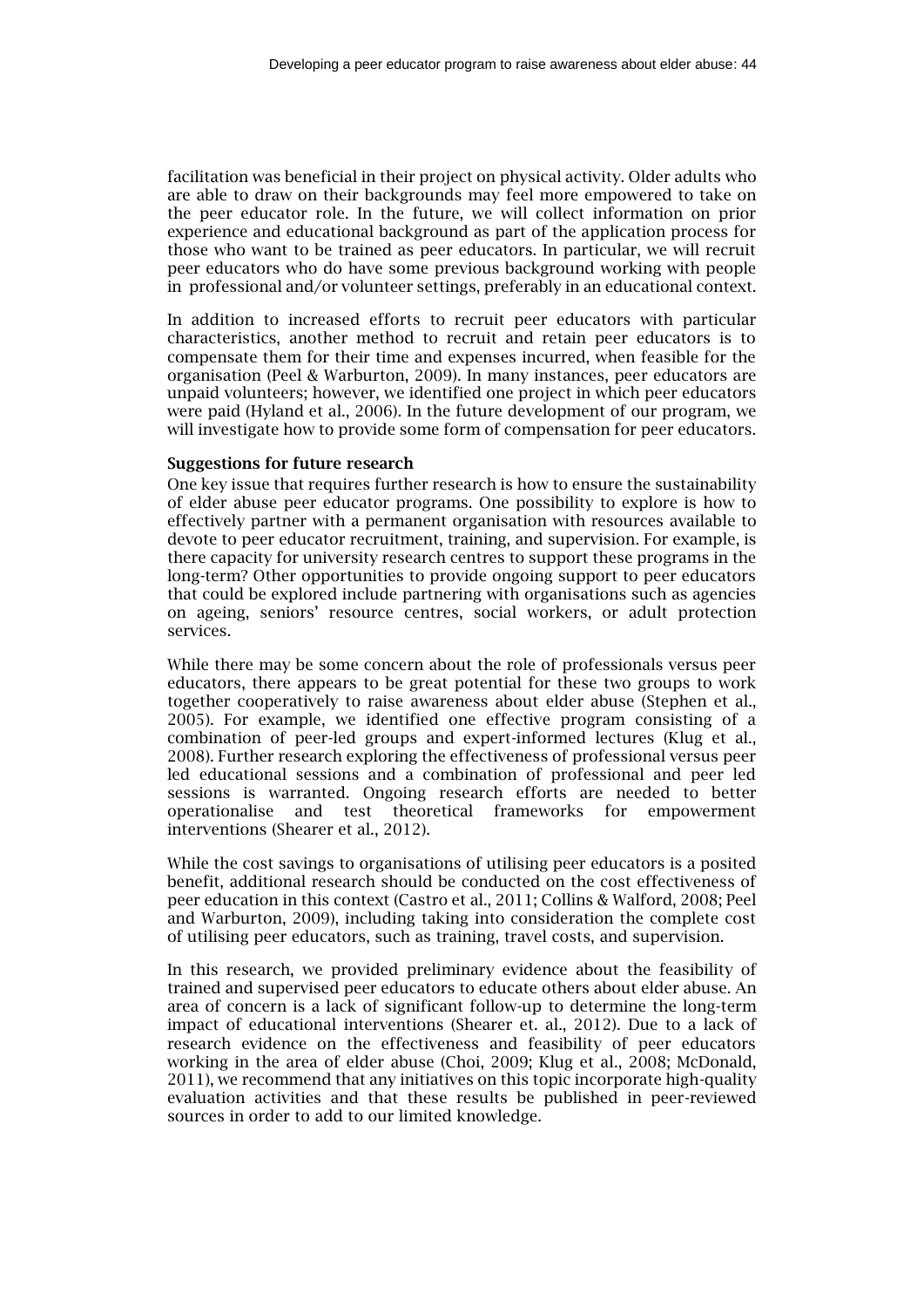#### **REFERENCES**

- Allen T. (2004). Preventing falls in older people: Evaluating a peer education approach. *British Journal of Community Nursing, 9*, 195–200.
- Alt, K. L., Nguyen, A. L., & Meurer, L. N. (2011). The effectiveness of educational programs to improve recognition and reporting of elder abuse and neglect: A systematic review of the literature. *Journal of Elder Abuse and Neglect*, *23*(3), 213–233. doi:10.1080/08946566.2011.584046
- Anderson, R. M., & Funnell, M. M. (2010). Patient empowerment: Myths and misconceptions. *Patient Education and Counseling, 79*, 277–282.
- Barnett, O. W., Miller-Perrin, C. L., & Perrin, R. D. (2011). *Family violence across the lifespan* (3rd ed.) Thousand Oaks, CA: Sage.
- Beckingham, A. C., & Watt, S. (1995). Daring to grow old. Lessons in healthy aging and empowerment. *Educational Gerontology, 21*, 479–495. doi:10.1080/0360127950210508
- Braun, V., & Clarke, V. (2006). Using thematic analysis in psychology. *Qualitative Research in Psychology, 3*(2*)*, 77–101. doi:10.1191/14780887 06qp063oa
- Castro, C. M., Pruitt, L. A., Buman, M. P., & King, A. C. (2011). Physical activity program delivery by professionals versus volunteers: The Team randomized trial. *Health Psychology, 30*(3), 285–294. doi:10.1037/ a0021980
- Choi, I. (2009). The meaning of older adults' peer teaching: A phenomenological study. *Educational Gerontology, 35*, 831–852. doi:10. 1080/03601270902973573
- Collins, M., & Walford, M. (2008). Helping vulnerable adults to keep safe. *The Journal of Adult Protection, 10*(1), 7–12. doi:10.1108/14668203200800003
- DeCoster, V. A., & George, L., (2005). An empowerment approach for elders living with diabetes: A pilot study of a community-based self-help groupthe diabetes club. *Educational Gerontology 31*(9), 699–713. doi: 10.1080/03601270500217787
- Fereday, J., & Muir-Cochrane, E. (2006). Demonstrating rigor using thematic analysis: A hybrid approach of inductive and deductive coding and theme development. *International Journal of Qualitative Methods, 5*(1), 1–11.
- Findsen, B., & Formosa, M. (2011). *Lifelong learning in later life a handbook on older adult learning*. Rotterdam, The Netherlands: Sense Publishers.
- Formosa, M. (2002). Critical geragogy: Developing practical possibilities for critical educational gerontology. *Education and Ageing*, *17*(1), 73–85.
- Fraser, A. (2010). Preventing abuse of older people. *Nursing Management, 17*(6), 26–29.
- Hawranik, P., & McKean, E. (2004). The abuse of older adults: Issues and prevention strategies. In C. A. Atea, and J. Mirwaldt (Eds.), *Within our reach: Preventing abuse across the lifespan* (pp. 90–104). Winnipeg, Canada: Fernwood.
- Hainsworth, J., & Barlow, J. (2003). The training experiences of older, volunteer lay leaders on an arthritis self-management course. *Health Education Journal, 62*(3), 266–277. doi:10.1177/001789690306200308
- Hartford, M. E. (1990). Career education for the preparation of practitioners in gerontology. In R. H. Sherron & D. B. Lumsden (Eds*.*), *Introduction to educational gerontology* (3rd ed., pp. 187–200). Washington, DC: Hemisphere Publishing.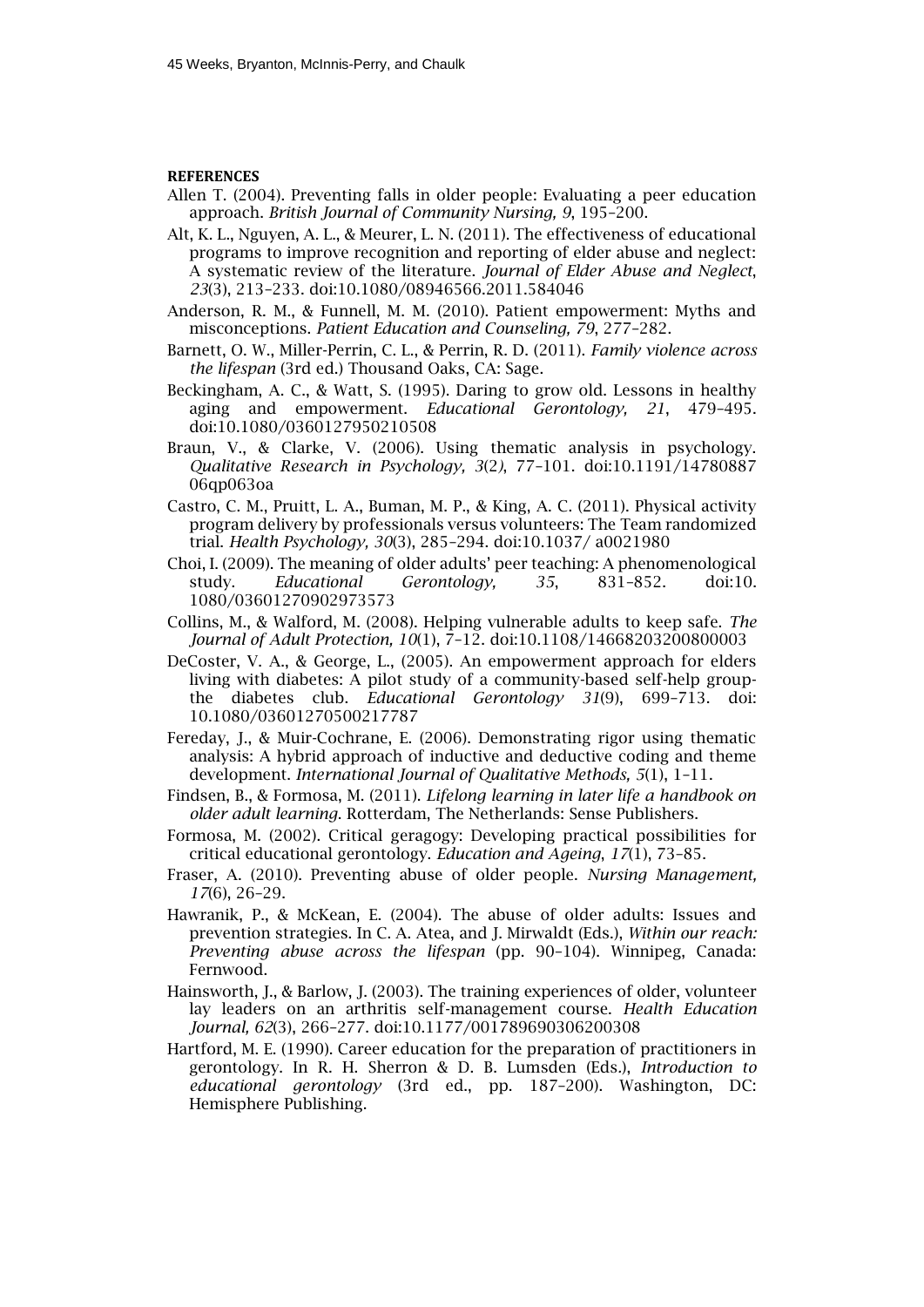- Hyland, R., Wood, C., Adamson, A., Mathers, J., Hill, M., Seal, C., & Moynihan, P. (2006). Peer educators' perceptions of training for and implementing a community-based nutrition intervention for older adults. *Journal of Nutrition for the Elderly, 25*(3/4), 147–171. doi:10.1300/J052v25n03\_10
- Karwalajtys, T., McDonough, B., Hall, H., Guirguis-Younger, M., Chambers, L. W., Kaczorowski, J., … Hutchison, B. (2009). Development of the volunteer peer educator role in a community cardiovascular health awareness program (CHAP): A process evaluation in two communities. *Journal of Community Health, 34*, 336–345. doi:10.1007/s10900-009- 9149-5
- Klug, C., Toobert, D. J., & Fogerty, M. (2008). Health changes for living with diabetes: An evidence-based community diabetic self-management program. *The Diabetes Educator, 34*, 1053–1061. doi:10.1177/014572170 8325886
- Khong, L., Farringdon, F., Hill, K. D., & Hill, A. (2015). "We are all one together": Peer educators' views about falls prevention education for communitydwelling older adults-a qualitative study. *BMC Geriatrics*, *15*, 28. doi:10.1186/s12877-015-0030-3
- Leung, A., Lui, Y., & Chi, I. (2005). Later life learning experience among Chinese elderly in Hong Kong. *Gerontology and Geriatrics Education*, *26*(2), 1–15. doi:10.1300/J021v26n02\_01
- Luborsky, M. R. (1994). The identification and analysis of themes and patterns. In J. F. Gubrium and A. Sankar (Eds.), *Qualitative methods in aging research* (pp. 189–210). Thousand Oaks, CA: Sage.
- McDonald, L. (2011). Elder abuse and neglect in Canada: The glass is still half full. *Canadian Journal on Aging, 30*(3), 437–465. doi:10.1017/S0714 980811000286
- Maderer, P., & Skiba, A. (2006). Integrative geragogy: Part 1: theory and practice of a basic model. *Educational Gerontology, 32*(2), 125–145.
- Mills, W. L., Roush, R. E., Moye, J., Kunik, M. E., Wilson, N. L., Taffet, G. E., & Naik, A. D. (2012). An educational program to assist clinicians in identifying elder investment fraud and financial exploitation. *Gerontology and Geriatrics Education*, *33*(4), 351–363. doi:10.1080/02701960.2012. 702164
- Myers-Walls, J. A., Ballard, S. M., Darling, C. A., & Myers-Bowman, K. S. (2011). Reconceptualizing the domain and boundaries of family life education. *Family Relations, 60*(4), 357–372. doi:10.1111/j.1741-3729.2011.00659.x
- Peel, N. M., & Warburton, J. (2009). Using senior volunteers as peer educators: What is the evidence of effectiveness in falls prevention? *Australasian Journal on Ageing, 28*(1), 7–11. doi:10.1111/j.1741-6612.2008.00320.x
- Podnieks, E. (2008). Elder abuse: The Canadian experience. *Journal of Elder Abuse and Neglect, 29*(2), 126–150. doi:10.1080/08946560801974612
- Podnieks, E., & Wilson, S. (2003). Elder abuse awareness in faith communities: Findings from a Canadian pilot study. *Journal of Elder Abuse and Neglect*, *15*(3/4), 121–135. doi:10.1300/J084v15n03\_08
- Sellon, A. (2014). Recruiting and retaining older adults in volunteer programs: Best practices and next steps. *Ageing International, 39*(4), 421–437. doi:10.1007/s12126-014-9208-9
- Shearer, N. B. C. (2009). Health empowerment theory as a guide for practice. *Geriatric Nursing, 30*(2 Supp.), 4–10. doi[:10.1016/j.gerinurse.2009.02.003](http://dx.doi.org/10.1016%2Fj.gerinurse.2009.02.003)